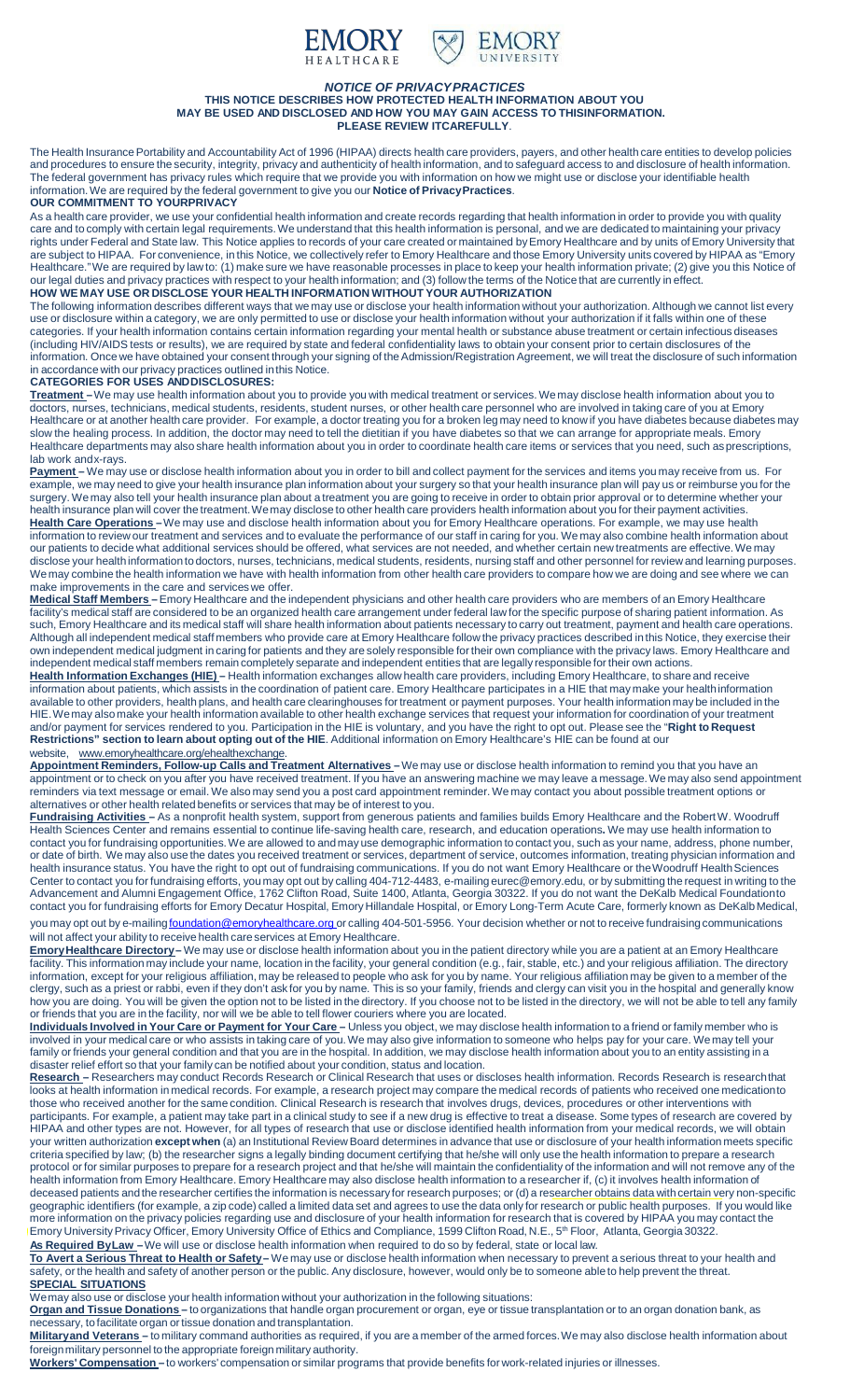**Public Health Activities –** to public health agencies or other governmental authorities to report public health activities or risks. These activities generally include the following: to prevent or control disease, injury or disability; to report births and deaths; to report child abuse or neglect; to report reactions to medications or problems with products; to notify people of recalls of products they may be using; to notify a person who may have been exposed to a disease or may be at risk for contracting or spreading a disease or condition as authorized by law; to notify the appropriate government authority if we believe a patient has been the victim of abuse, neglect or domestic violence (we will only make this disclosure if you agree or when required or authorized by law).

**Health Oversight Activities –** to a health oversight agency for activities authorized by lawand the Secretary of the Department of Health and HumanServices. Examples of oversight activities include: audits, investigations, inspections, and licensure. Oversight activities are necessary forthe government to monitor the health care system and government programs to ensure compliance with civil rights laws and to enforce privacy regulations.

**Lawsuits and Disputes –** in response to a court or administrative order if you are involved in a lawsuit or a dispute.We may also disclose health information about you in response to a subpoena, discovery request, or other lawful process by someone else involved in the dispute, but only if efforts have been made to tell you about the request or to obtain an order protecting the health information requested.

**Law Enforcement –** under certain circumstances in response to a court order, subpoena, warrant, summons or similar process; or upon request by a law enforcement official(s) for certain law enforcement purposes. We may report a death that we believe may be the result of criminal conduct or report suspected criminal conduct occurring on our premises.We may also report information related to a suspected crime discovered in the course of providing emergency medicalservices.

**Coroners, Medical Examiners and Funeral Directors –** to a coroner or medical examiner. This may be necessary, for example, to identify a deceased person or determine the cause of death. We may also release health information about patients of Emory Healthcare to funeral directors as necessary to carry out their duties.

**National Securityand Intelligence Activities –** to authorized federal officials forintelligence, counterintelligence, and other national security activities

# authorized by law.

**Protective Services for the President and Others –** to authorized federal officials so they may provide protection to the President of the United States, other authorized persons orforeign heads of state orto conduct special investigations.

**Inmates –** to the correctional institution or law enforcement official, if you are an inmate of a correctional institution or under the custody of a law enforcement official. This release would be necessary (1) for the institution to provide you with health care; (2) to protect your health and safety or the health and safety of others; or (3) for the safety and security of the correctional institution.

**USES ANDDISCLOSURES WHICH REQUIRE YOURAUTHORIZATION**

Most uses and disclosures of psychotherapy notes, uses and disclosures for marketing purposes, disclosures that constitute a sale of health information, and other types of uses and disclosures of your health information not described in this Notice require an authorization and will be made only with your written authorization. You may revoke your authorization by giving written notice to the medical records department where you received your care. If you revoke your authorization, we will no longer use or disclose your health information as permitted by your initial authorization. Please understand that we will not be able to take back any disclosures we have already made and that we are stillrequired to retain our records containing your health information that documents the care that we provided to you.

## **YOUR RIGHTS REGARDING YOUR HEALTHINFORMATION**

**Right to Inspect and Copy–** You have the right to inspect and obtain a copy of your medical record or billing record. To inspect and copy your medical or billing record, you must submit your request in writing to the Medical Records Department or Billing Department of the facility where you received your care. Youneed to include in your request your name, or if acting as a personal representative, include the name of the patient, your contact information, date of birth and dates of service if known. To the extent that your health information is maintained electronically and you request the information in an electronic format, to the extent possible we will provide you a machine readable copy. If you request a copy, you will be charged a fee for the costs of copying, mailing or other supplies associated with your request.Wemay deny your request to inspect and copy records in certain limited circumstances; however, you may request that the denial be reviewed. A licensed health care professional chosen by Emory Healthcare will review your request and the denial. The person conducting the review will not be the person who denied your request.We will comply with the outcome of the review. Emory Healthcare might not retain medical records from otherfacilities for inclusion in your medical record or designated record set. These could include radiology films, scans or compact discs that were or might be provided to your Emory Healthcare provider. Please check with your physician or clinic administrator if you have any questions regarding this policy.

**Right to Request an Amendment –** If you feel that health information we have about you is incorrect, you may ask us to amend it. You have the right to request an amendment for as long as the health information is kept by or for Emory Healthcare. To request an amendment, your request must be made in writing and submitted to themedical records department of the entity where you received your care. In addition, youmust provide a reason that supports your request. You need to include in your request your name, contact information, date of birth and dates of service if known. If you are acting as a personalrepresentative, include the name of the patient, your contact information, date of birth and dates of service if known. We may deny your request for an amendment if it is not in writing or does not include a reason to support the request. In addition, we may deny your request if you ask us to amend health information that:

- Was not created by us, unless the person or entity that created the health information is no longer available to make the amendment;
- Is not part of the health information kept by or for Emory Healthcare;
- Is not part of the health information which you would be permitted to inspect and copy;or
- Is accurate and complete.

**Right to an Accounting of Disclosures –** You have the right to request a list of the disclosures we made of your health information except for disclosures: • for treatment, payment or health care operations,

- pursuant to an authorization,
	- incident to a permitted use or disclosure, or
	- for certain other limited disclosures defined by law.

To request this list of disclosures, you must submit your request in writing to the Emory Healthcare Privacy Office at 2201 Henderson Mill Road, 1<sup>st</sup> Floor, Suite 150, Atlanta, GA 30345. Your request must specify a time period for which you are seeking an accounting of disclosures and include your name, contact information, date of birth and dates of service if known. If you are acting as a personal representative, include the name of the patient, your contact information, date of birth and dates of service if known. You may not request disclosures that are more than six years from the date of your request or that were before April 14, 2003. Your request should indicate in what form you want the list, for example, on paper or electronically. The first list you request within a 12- month period will be free. For additional lists, we may charge you for the costs of providing the list.We will notify you of the cost involved and you may choose to withdraw or modify your request at that time before any costs are incurred.

**Right to Request Restrictions –**You have the right to request a restriction or limitation on the health information we use or disclose about you for treatment, payment or health care operations. You also have the right to request a limit on the health information we disclose about you to someone who is involved in your care or the payment for your care, like a family member or friend. For example, you could ask that we not use or disclose information about a surgery you had. Except as otherwise required by law, we will comply with a request to restrict disclosure of health information to a health plan for purposes of carrying out payment or healthcare operations, BUT ONLY if the health information you ask to be restricted from disclosure pertains solely to a health care item or service for which you have paid out of pocket, in full. We are not required to agree to anyother requests. If we do agree, we will comply with your request unless the information is needed to provide you with emergency treatment.We have the right to revoke our agreement at any time, and once we notify you of this revocation, we may use or disclose your health information without regard to any restriction or limitation you may have requested. To request restrictions,you must make your request in writing to the Emory Healthcare Privacy Office, 2201 Henderson Mill Road, 1<sup>st</sup> Floor, Suite 150, Atlanta, GA 30345. In your request, you must tell us (1) what information you want to limit; (2) whether you want to limit our use, disclosure or both; and (3) to whom you want the limits to apply, for example, disclosures toyour spouse.

**Right to Request Confidential Communications –** You have the right to request that we communicate with you about medical matters in a certain way or at a certain location. For example, you can ask that we only contact you at work or by mail. To request confidential communications, you must make your request in writing to the Emory Healthcare Privacy Office, 2201 Henderson Mill Road, 1<sup>st</sup> Floor, Suite 150, Atlanta, GA 30345. You will need to include your name, or if acting as a personal representative, include the name of the patient, contact information, date of birth and dates of service if known. We will not ask you the reason for your request.We will work to accommodate all reasonable requests. Your request must specify how or where you wish to be contacted. Right to Receive a Paper Copy of This Notice – Even if you have agreed to receive this Notice electronically, you have the right to receive a paper copy of this Notice, which you may ask for at any time. You may obtain a copy of this Notice at our website, [www.emoryhealthcare.org.](http://www.emoryhealthcare.org/) To obtain a paper copy of this Notice, write to the Emory Healthcare Privacy Office, 2201 Henderson Mill Road, 1st Floor, Suite 150, Atlanta, GA 30345.

## <u>Right to Receive Notification of a Breach of Your Health Information</u> – We have put in place reasonable processes and procedures to protect the privacyand securityof your health information. If there is an unauthorized acquisition, access, use, or disclosure of your protected health information we will notify you as required by law. The law may not require notice to you in all cases. In some situations, even if the law does not **require notification, we may choose tonotify you.**

**CHANGES TO THISNOTICE**

We reserve the right to change this notice. We reserve the right to make the revised or changed notice effective for health information we already have about you as well as any information we receive in the future. We will post a copy of the current Notice at Emory Healthcare facilities and you may request a copy of the current notice. In addition, the current notice will be posted at [www.emoryhealthcare.org.](http://www.emoryhealthcare.org/) **COMPLAINTS**

## If you believe your privacy rights have been violated, you may file a complaint by writing to the Chief Privacy Officer, Emory Healthcare, 2201 Henderson Mill Road, 1<sup>st</sup> Floor, Suite 150, Atlanta, GA 30345.

You may also file a complaint with the Secretary of the Department of Health and Human Services, <u>http://www.hhs.gov/ocr/privacy/hipaa/complaints</u>. You will not be penalized for filing a complaint. For further information, you may send written inquiries to the Emory Healthcare Privacy Office, 2201 Henderson Mill Road, 1<sup>st</sup> Floor, Suite 150, Atlanta, GA 30345 or call404-778-2757.

# This Notice of Privacy Practices applies to the following organizations:

Emory Healthcare facilities that will abide by this notice include but are not limited to: Emory University Hospital, Emory University Orthopaedics and Spine Hospital, Emory University Hospital Midtown, Emory Johns Creek Hospital, EmorySaint Joseph's Hospital, Emory Decatur Hospital, Emory Hillandale Hospital, Emory Ambulatory Surgery Care Center at Dunwoody, Emory Ambulatory Surgery Center at Lagrange, Emory Ambulatory Surgery Centers, Emory Clinic, Emory Children's Center, Emory SpecialtyAssociates, EmoryBudd Terrace, EmoryWesleyWoods Center, Emory Dialysis Center, LLC, Emory Long-Term